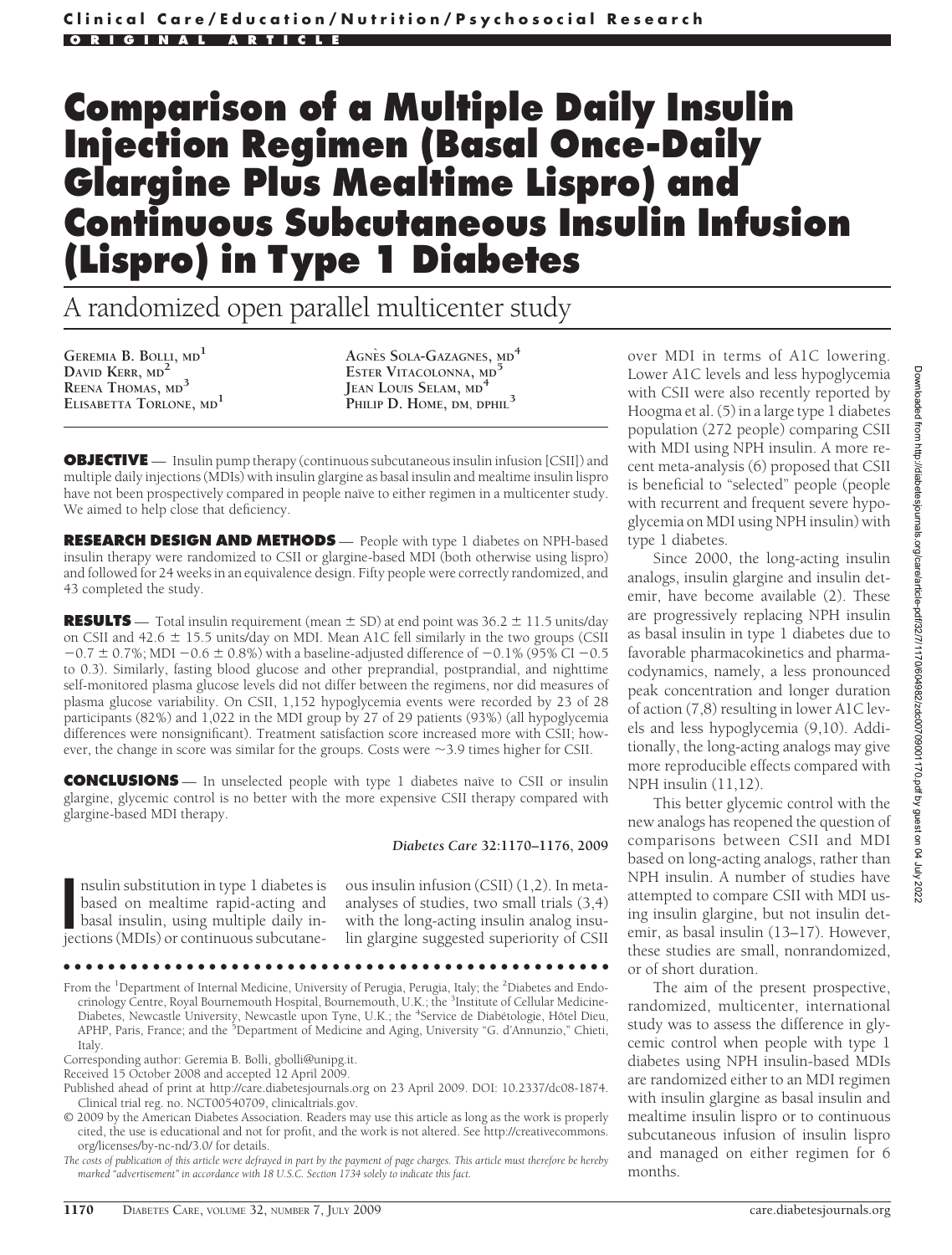# **RESEARCH DESIGN AND**

**METHODS** — Our primary objective was to investigate whether an MDI regimen using insulin glargine as basal insulin with insulin lispro at mealtimes can achieve glycemic control (A1C) equivalent to CSII (insulin lispro) in people with type 1 diabetes. Secondary objectives were to compare other measures of blood glucose control (pre- and postprandial, bedtime and 0300 h levels, and withinday glucose variability), hypoglycemia, adverse events (AEs), treatment costs, and treatment satisfaction.

This was a randomized, parallelgroup, open-label, multicenter  $(n = 5)$ study performed in three European countries with a 1-week run-in period followed by a 24-week treatment period (including 4 weeks of active dose titration), with clinic visits at 0, 2, 8, 16, and 24 weeks and 2 weeks follow-up. An open-label design was necessary owing to the different insulin administration regimens. Concealed remote randomization was by an online system. Ethical approval was by local procedures, and all participants provided written informed consent. The study was performed according to Good Clinical (Research) Practice/ Declaration of Helsinki.

Participants were aged 18–70 years, with a BMI  $\leq$ 27.0 kg/m<sup>2</sup> and diabetes for  $>1$  year, A1C 6.5–9.0%, fasting plasma glucose (FPG)  $>7.0$  mmol/l ( $>126$  mg/ dl), and fasting plasma C-peptide  $< 0.10$ nmol/l at the screening visit. Participants with a mean duration of treatment of 18.4 (CSII) and 20.7 (MDI) years, who were currently using an MDI regimen with NPH insulin, were recruited and randomized. Participants were excluded if they were prior users of CSII or insulin glargine, were unwilling or unable to use CSII or MDIs, had more than two severe hypoglycemic events in the previous 6 months, or had recent diabetic ketoacidosis or impaired hepatic/renal function.

## Study treatments

Randomization was to insulin glargine (LANTUS, once daily in the evening; sanofi-aventis, Paris, France) plus mealtime insulin lispro (Humalog, three-times daily; Eli Lilly, Indianapolis, IN) or to insulin lispro administered subcutaneously using a MiniMed 508 pump (MiniMed Technologies, Northridge, CA). Insulin dose titration was to the same glucose targets on both treatments: FPG 4.4–6.6 mmol/l (80–120 mg/dl), other prepran-

dial blood glucose 5.0–7.7 mmol/l (90– 140 mg/dl), 2-h postprandial blood glucose  $\leq 7.7$  mmol/l ( $\leq 140$  mg/dl), and bedtime blood glucose 6.1–8.3 mmol/l  $(110-150 \text{ mg/d}$ .

Insulin glargine was started according to prior basal insulin dose. Titration was based on the mean FPG over at least 3 days, adjusted by  $+2$  units if FPG was 6.6–8.8 mmol/l  $(120–160 \text{ mg/dl})$ , +4 units if FPG was  $8.8-11$  mmol $/1$  (160-200 mg/dl), or  $-2$  units if FPG was  $<$ 4.4 mmol/l (<80 mg/dl). Further titration of the dose was performed at investigator discretion if symptoms consistent with severe hypoglycemia occurred. The initial insulin lispro dose was investigator selected, based on prior mealtime doses, and was titrated once basal insulin dose was optimized. The insulin lispro dose was adjusted by  $\pm$  1–2 units, as appropriate. Initiation of CSII was based on the pump manufacturer's recommendations, using the "normal bolus option"; a bolus wizard calculator was not used. Infusion sites were advised to be changed every 2–3 days in accordance with investigators' routine clinical practice and manufacturer's recommendations.

#### Study measurements

Analysis of A1C was performed at a central laboratory (Diabetes Control and Complications Trial [DCCT] Research Group aligned) at screening and weeks 8, 16, and 24. Participants were asked to perform self-monitored plasma glucose measurements four times daily (bedtime and preprandial) using a plasma-calibrated memory glucose meter (OneTouch Ultra; Lifescan, Milpitas, CA). Eight-point profiles (pre-/ postprandial, bedtime, 0300 h) were requested on 3 days (including 1 weekend day) in the 2-week period prior to each study visit. All results were diary recorded. Participants were asked to complete Diabetes Treatment Satisfaction Questionnaires (DTSQs) (status DTSQ and change DTSQ) (18) at randomization and week 24.

The costs of treatment were calculated in euros  $(E)$  based on the cost of therapies, devices, and consumables. Equipment costs include the glucose meters and consumables (lancets and test strips), insulin pens and consumables (needles), and insulin pumps and consumables (batteries, and infusion sets). The pump acquisition cost was amortized over 5 years. The costs of insulin were calculated by two methods: insulin dispensed and insulin used. Insulin dispensed was based on the entire cost of treatment, including wastage according to dispensing records (based on pharmacy and investigator dispensing records); insulin used was based on insulin doses recorded in treatment diaries by participants.

Hypoglycemia was recorded in diaries and extracted at study visits. Nonsevere hypoglycemia was defined as symptoms consistent with hypoglycemia not requiring the assistance of another person and confirmed by plasma glu- $\cos\epsilon$  <4.0 mmol/l (<72 mg/dl); severe hypoglycemia was defined as similar symptoms but requiring management assistance and either plasma glucose  $\langle 2.0 \text{ mmol/l } (\langle 36 \text{ mg/dl} \rangle)$  or prompt recovery after oral or intravenous carbohydrate or glucagon; nocturnal hypoglycemia was defined as between bedtime and rising. Other AEs were collected by direct questioning at study visits. Unprogrammed changes of CSII or injection equipment were also captured.

## Statistical analyses

Sixty randomized individuals were estimated to give 80% power, after 15% dropout, to demonstrate equivalence at  $\pm 0.6\%$  A1C at a mean A1C of 7.0% and an SD of 0.7%. ANCOVA, with center and group as the fixed variables and baseline values as covariates, was used for continuous variables. The Cochran-Mantel-Haenszel test, stratified by center, was used for discrete end points. Two-sided 95% CIs for treatment differences were calculated without adjustment for multiple end points. Safety measures and adverse effects were compared between treatment groups using the Wilcoxon test. Data were summarized as means  $\pm$  SD or means (95% CI). The mean amplitude of glycemic excursion was calculated from the eight-point plasma glucose profiles. All results are presented for the perprotocol population as is appropriate for an equivalence study to minimize bias. This population included all randomized participants treated with at least one dose of study insulin and without a major protocol deviation that would interfere with treatment efficacy. An intent-to-treat (ITT) analysis (all randomized patients) was also performed as a secondary analysis. Safety and hypoglycemia were reported for all participants who took at least one dose of study insulin and provided follow-up data (safety population).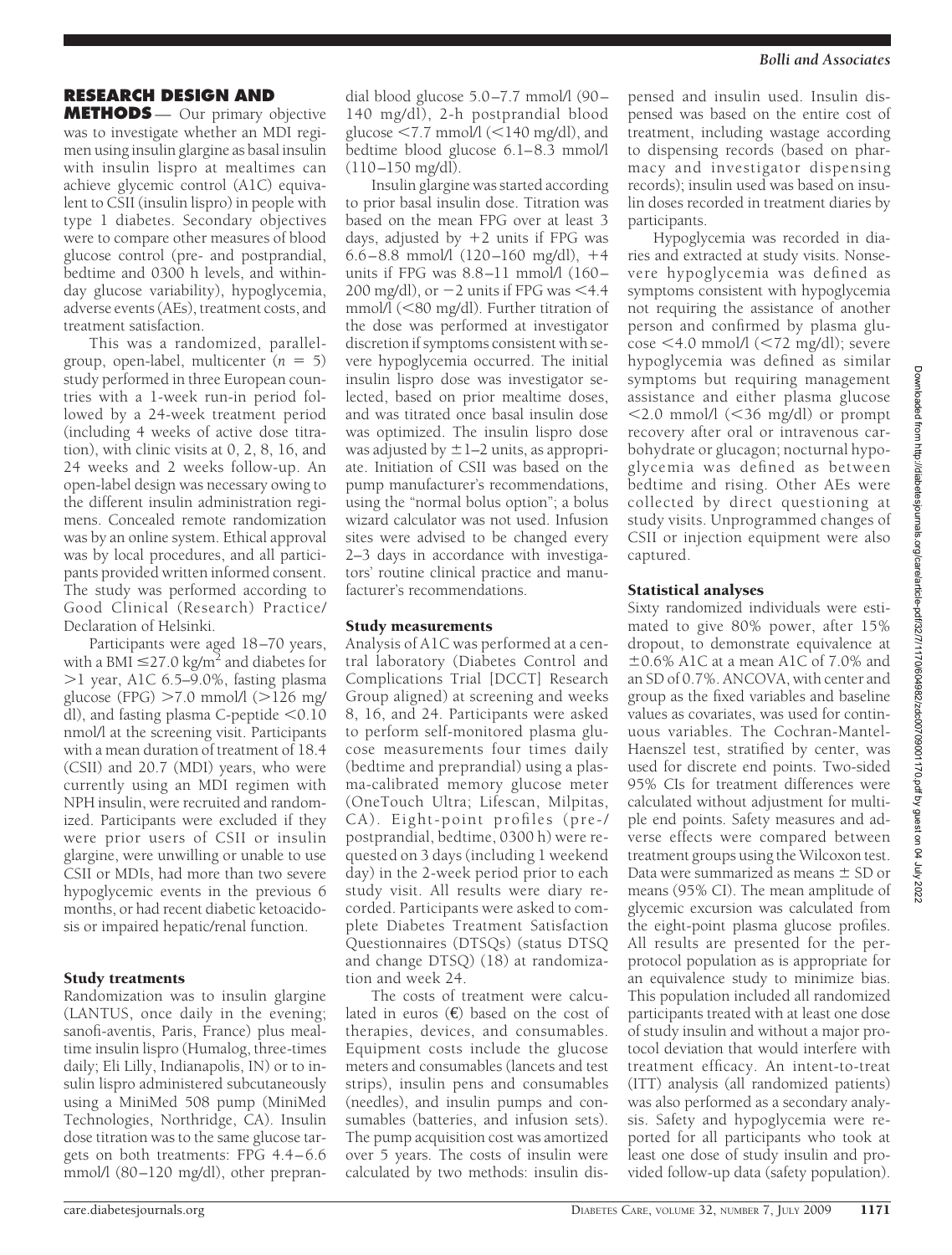| Table 1—Baseline characteristics of the people with type 1 diabetes studied (per-protocol |  |  |  |  |  |  |
|-------------------------------------------------------------------------------------------|--|--|--|--|--|--|
| population)                                                                               |  |  |  |  |  |  |

|                                 | CSII $(n = 24)^*$ | MDI $(n = 26)$ † |
|---------------------------------|-------------------|------------------|
| $n$ (men/women)                 | 13/11             | 14/12            |
| Age (years)                     | $37.6 \pm 12.3$   | $42.4 \pm 9.9$   |
| Body weight (kg)                | $70.1 \pm 11.6$   | $70.8 \pm 10.5$  |
| BMI $(kg/m2)$                   | $23.8 \pm 2.7$    | $24.3 \pm 1.9$   |
| Duration of diabetes (years)    | $18.5 \pm 8.4$    | $20.9 \pm 10.6$  |
| Age at diagnosis (years)        | $19.1 \pm 10.8$   | $21.5 \pm 11.5$  |
| Duration of treatment (years)   | $18.4 \pm 8.5$    | $20.7 \pm 10.5$  |
| Prior insulin dose (units/day)# |                   |                  |
| Basal                           | $20.2 \pm 12.7$   | $20.0 \pm 7.5$   |
| Total                           | $51.0 \pm 15.7$   | $51.2 \pm 16.8$  |
| AlC $(\%)$                      | $7.7 \pm 0.7$     | $7.8 \pm 0.6$    |

Data are means  $\pm$  SD. The per-protocol population consisted of patients who were correctly randomized and receiving study insulin. \*Insulin lispro; †insulin glargine plus prandial insulin lispro; ‡prerandomization dose.

# **RESULTS**

## Study population

Of 67 people screened, 58 met inclusion criteria and were randomized: 28 to CSII and 30 to MDI. One participant was randomized in error and was not treated. Of 57 patients treated, 7 were protocol violators, 1 had a baseline  $A1C > 9.0\%$ , 1 had previously used insulin glargine/ CSII, 1 had no C-peptide status, and 4 had used corticosteroids/glucocorticoids. Therefore, the population analyzed (perprotocol population,  $n = 50$ ) included 24 patients in the CSII group and 26 in the MDI group (Table 1); the ITT and safety analysis comprised 57 patients (screening failures excluded). Seven participants dropped out before completion—three withdrawing consent, one due to an AE, one due to pregnancy, and two due to protocol noncompliance. Baseline characteristics were similar for both treatment groups (Table 1).

## Insulin dose

In the CSII group after randomization, basal and prandial doses were  $17.2 \pm 8.5$ and 17.4  $\pm$  6.7 units/day, respectively (total:  $34.6 \pm 13.0$  units/day), and at 24 weeks  $18.2 \pm 8.0$  and  $18.0 \pm 6.1$  units/ day, respectively (total:  $36.2 \pm 11.5$ units/day). In the MDI group after randomization, basal and prandial doses were  $19.6 \pm 6.3$  and  $25.7 \pm 12.0$  units/ day, respectively (total:  $45.3 \pm 15.0$ units/day), and at 24 weeks  $22.5 \pm 7.0$ and 20.1  $\pm$  9.8 units/day, respectively (total:  $42.6 \pm 15.5$  units/day). Similar changes in insulin dose were observed for the ITT population.

## Blood glucose control

A similar decrease in A1C from baseline to end point was observed in the two groups (Fig. 1*A*):  $-0.7 \pm 0.7\%$  on CSII and  $-0.6 \pm 0.8\%$  on MDI, with a baselineadjusted difference of -0.1% (95% CI -0.5 to 0.3). Mean blood glucose decreased in both treatment groups (Table 2) (Fig. 1), with a difference of 0.03 mmol/l (-0.8 to 0.8) (0.6 mg/dl [-13.5 to 14.7]). The primary efficacy results for the ITT population were similar.

Fasting blood glucose levels improved in both groups (Table 2), with a difference of  $-0.7$  mmol/l (95% CI  $-1.8$ to 0.5) (-12.3 mg/dl [–32.9 to 8.2]). Coefficient of variation (CV) of fasting blood glucose was unchanged (CSII from  $41 \pm$ 12 to 42  $\pm$  13%; MDI from 43  $\pm$  18 to  $45 \pm 12\%$ ) and did not differ between groups (difference: -2.4% [-9.5 to 4.7]). Preprandial blood glucose levels decreased in both groups (Table 2), with a  $t$ reatment difference of  $-0.9$  mmol/l (-2.3 to 0.4) (-17.1 mg/dl [–42.1 to 8.0]). Postprandial blood glucose levels decreased in the CSII group and increased in the MDI group (Table 2) but with no statistically significant differences between groups (difference: 0.3 mmol/l [-1.1 to 1.7]) (5.5 mg/dl [–18.9 to 29.9]). At 0300 h, plasma glucose increased with both CSII and MDI treatment (Table 2), with a treatment difference of  $3.0 \text{ mmol/l}$  ( $-0.4 \text{ to } 6.5$ ) (54.8 mg/dl [–7.2 to 116.7]).

Baseline and end point eight-point blood glucose profiles are shown in Fig. 1*B* and *C*. The CV of the eight-point blood glucose profile decreased from  $53 \pm 10$  to  $\frac{3}{46} \pm 8\%$  (CSII) and from 52  $\pm$  12 to

 $47 \pm 11\%$  (MDI), a treatment difference of -1.4% (95% CI -6.6 to 3.7). The mean amplitude of glycemic excursion decreased similarly in both groups (Table 2), with a treatment difference of  $-0.4$ mmol/l (-1.8 to 1.0) (-7.1 mg/dl [–31.9 to 17.8]). The ITT population was comparable with the per-protocol results for all secondary end points of blood glucose control.

# Hypoglycemia

On CSII, 1,152 hypoglycemic events were recorded by 23 of 28 participants (82%), and in the MDI group 1,022 hypoglycemic events were recorded by 27 of 29 participants (93%). The incidence of hypoglycemia was similar with CSII and MDI for overall (41  $\pm$  43 vs. 35  $\pm$  35 events/patient;  $P = 0.93$ ), nonsevere  $(35 \pm 37 \text{ vs. } 31 \pm 32 \text{ events/patient}; P =$ 0.97), nocturnal ( $3 \pm 5$  vs.  $5 \pm 7$  events/ patient;  $P = 0.34$ ), symptomatic (13  $\pm$  12 vs.  $14 \pm 15$  events/patient;  $P = 0.84$ ), and asymptomatic (1.2  $\pm$  2.0 vs. 1.4  $\pm$  2.3 events/patient;  $P = 0.95$ ) hypoglycemia. Two participants in both groups experienced one severe hypoglycemic event. Number of events by visit is shown in Fig. 1*D*.

## Treatment satisfaction

The DTSQ treatment satisfaction score  $(\pm$ SD) increased from 22.8  $\pm$  8.1 at baseline to 31.5  $\pm$  4.9 at 24 weeks in the CSII group and from  $24.0 \pm 6.3$  to  $28.8 \pm 5.4$ in the MDI group (treatment difference: 3.1 [95% CI 0.1–6.1];  $P = 0.042$ ). Differences between treatment groups regarding perception of hyperglycemia and hypoglycemia were not statistically significant. At 24 weeks, change DTSQ values of 13.3  $\pm$  5.3 (CSII) and 12.9  $\pm$  4.9 (MDI) were observed (difference: 0.4 [-2.4 to 3.3]), with no statistical difference between groups in perception of hyperglycemia and hypoglycemia. Results of the ITT analyses were comparable.

## Costs

At the time of study conduct, the unit cost of insulin for CSII was €0.021 and for prandial and basal insulin on MDI was €0.024 and €0.025, respectively. The average cost of insulin dispensed per subject was €295 for CSII (range 131–657) and €293 for MDI (€127 prandial and €166 basal) (range 211–755). The average cost of insulin used per participant in the study based on diaries was €140 for CSII (range 76–283) and  $E$ 212 for MDI ( $E$ 96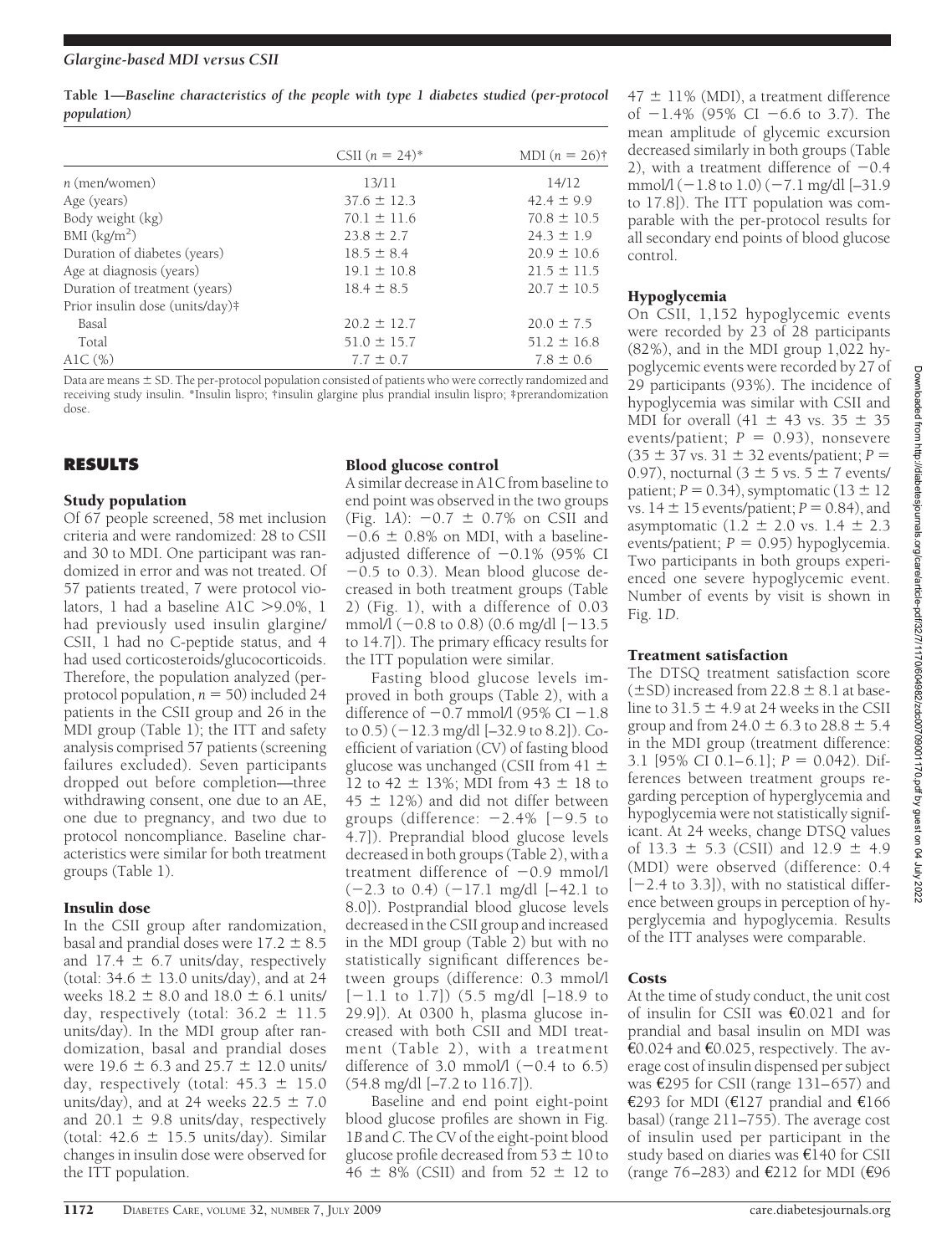

Figure 1—A: Data are the change in A1C (%) from baseline over the course of the study in the per-protocol population with type 1 diabetes managed with CSII with insulin lispro (insulin pump therapy) or insulin glargine plus insulin lispro MDI therapy.  $\bigstar$ , CSII; **I**, MDI. B: Data are the mean *eight-point blood glucose profiles at baseline and end point over the course of the study for people in the per-protocol population randomized to insulin glargine plus insulin lispro MDI therapy.* -*, baseline;* f*, end point.* C*: Data are the mean eight-point blood glucose profiles at baseline and end point over the course of the study for people in the per-protocol population randomized to CSII with insulin lispro (insulin pump therapy).* -*, baseline;* f*, end point.* D*: Data are the number of hypoglycemic events by visit for the two insulin regimens (safety population).* -*, CSII;* f*, MDI.*

prandial and €116 basal) (range 135–444).

The average cost per treatment during the study, including all items of equipment and dispensed insulin, was  $\sim$ 3.9 times higher for insulin lispro– based CSII versus MDI (€3,020 vs. €778, respectively), including the cost of the pump and cannula insertion kits (see online appendix Table 1 [available at http://dx.doi.org/10.2337/dc08-1874]).

## Safety profile

A total of 115 AEs were reported, 1 of which was not treatment emergent. Therefore, a total of 18 patients experienced 59 treatment-emergent AEs in the CSII group, and 22 patients experienced

56 treatment-emergent AEs in the MDI group. One patient in the MDI group withdrew due to an AE (skin rash) and one due to pregnancy. Two individuals on CSII each reported one serious AE (both of severe hypoglycemia).

Three participants from three centers had pumps replaced once, as soon as failure was suspected. However, no mechanical failure was detected by the manufacturer in these cases. Twenty instances of giving set occlusion were reported for nine participants from five centers. Seven patients had one occlusion reported; one of these later experienced two additional events and had six changes of the giving set as a preventative measure due to an episode of infection at the infusion site (not recorded as occlusion events); one participant had two events, and one reported nine events.

**CONCLUSIONS** — This study suggests that the optimization of basal NPH insulin replacement with insulin lispro by CSII or an MDI-based regimen of oncedaily insulin glargine plus insulin lispro results in similar improvement of glycemic control in people with type 1 diabetes who are naïve to either treatment regimen. Both regimens achieved similar improvements in A1C, self-monitored plasma glucose, and hypoglycemia.

The best estimate of difference between the regimens is  $-0.1\%$  A1C, but study power implies that the actual differ-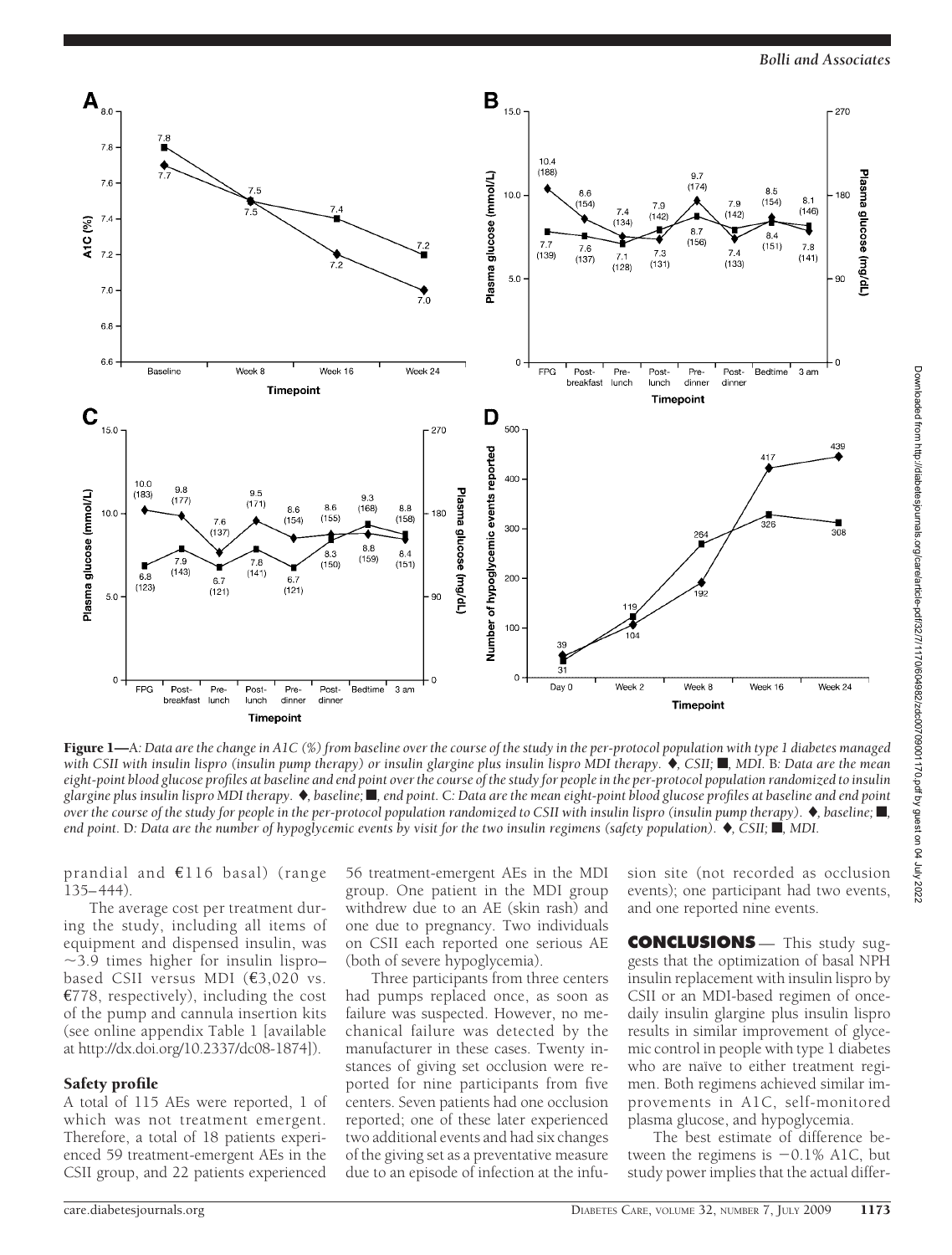## *Glargine-based MDI versus CSII*

## **Table 2—***Summary of blood glucose control results (per-protocol population)*

| Parameter                             | <b>CSII</b>                   | MDI                           | Difference at end point (95% CI) |  |
|---------------------------------------|-------------------------------|-------------------------------|----------------------------------|--|
| AlC $(\%)$                            |                               |                               |                                  |  |
| Baseline                              | $7.7 \pm 0.7$                 | $7.8 \pm 0.6$                 |                                  |  |
| End point                             | $7.0 \pm 0.8$                 | $7.2 \pm 0.7$                 | $-0.1$ ( $-0.5$ to 0.3)          |  |
| $SMBG$ [mmol/l $(mg/dl)$ ]            |                               |                               |                                  |  |
| Fasting                               |                               |                               |                                  |  |
| Baseline                              | $10.1 \pm 3.3$ (183 $\pm$ 60) | $10.4 \pm 3.2$ (188 $\pm$ 57) |                                  |  |
| End point                             | $6.8 \pm 1.7$ (123 $\pm$ 30)  | $7.7 \pm 2.4$ (139 $\pm$ 43)  | $-0.7$ ( $-1.8$ to 0.5)          |  |
| Preprandial                           |                               |                               |                                  |  |
| Baseline                              | $7.8 \pm 3.6$ (140 $\pm$ 64)  | $8.0 \pm 3.0$ (145 $\pm$ 53)  |                                  |  |
| End point                             | $6.7 \pm 2.4$ (120 $\pm$ 43)  | $7.7 \pm 2.4$ (138 $\pm$ 42)  | $-0.9$ ( $-2.3$ to 0.4)          |  |
| Postprandial                          |                               |                               |                                  |  |
| Baseline                              | $8.4 \pm 3.6$ (151 $\pm$ 66)  | $6.9 \pm 2.6$ (125 $\pm$ 47)  |                                  |  |
| End point                             | $8.2 \pm 2.3$ (147 $\pm$ 42)  | $7.6 \pm 2.1$ (136 $\pm$ 39)  | $0.3 (-1.1 \text{ to } 1.7)$     |  |
| 0300 h blood glucose [mmol/l (mg/dl)] |                               |                               |                                  |  |
| Baseline                              | $8.4 \pm 4.8$ (151 $\pm$ 87)  | $7.8 \pm 5.0$ (141 $\pm$ 90)  |                                  |  |
| End point                             | $8.8 \pm 2.3$ (158 $\pm$ 42)  | $8.1 \pm 4.3$ (146 $\pm$ 78)  | $3.0 (-0.4 \text{ to } 6.5)$     |  |
| Blood glucose [mmol/l (mg/dl)]        |                               |                               |                                  |  |
| Baseline                              | $9.1 \pm 2.3$ (164 $\pm$ 41)  | $8.9 \pm 1.6$ (160 $\pm$ 30)  |                                  |  |
| End point                             | $8.1 \pm 1.8$ (146 $\pm$ 32)  | $8.0 \pm 1.1$ (144 $\pm$ 20)  | $0.03 (-0.7 \text{ to } 0.8)$    |  |
| MAGE [mmol/l (mg/dl)]                 |                               |                               |                                  |  |
| Baseline                              | $8.0 \pm 2.4$ (144 $\pm$ 43)  | $7.6 \pm 1.7$ (137 $\pm$ 31)  |                                  |  |
| End point                             | $6.4 \pm 2.2$ (115 $\pm$ 40)  | $6.4 \pm 2.1$ (115 $\pm$ 38)  | $-0.4$ ( $-1.8$ to 1.0)          |  |

Data are means  $\pm$  SD unless otherwise indicated. The per-protocol population consisted of patients who were correctly randomized and receiving study insulin. MAGE, mean amplitude of glycemic excursion; SMBG, self-monitored blood glucose.

ence could be between a CSII advantage of 0.5% and an MDI advantage of 0.3%. The present study is limited by the number of participants and a duration of 6 months but has the advantage of being the first prospective, multicenter study demonstrating noninferiority of the insulin glargine–based regimen versus CSII. Another possible limitation of the present study is that the MiniMed 508 pump, rather than the recent Paradigm 522 or 722 pump with the bolus wizard, was used. The latter pumps might be helpful to estimate bolus doses by calculating the insulin-to-carbohydrate ratio, insulin sensitivity factor, target blood glucose, and insulin on board (putative length of action of insulin bolus). However, randomized, controlled trials are required in the adult population to prove these benefits. In addition, an expert system might prove useful in MDI as well.

The mean end-of-study A1C levels for both regimens were close to American Diabetes Association targets and were similar to those in the intensive arm of the DCCT trial (1,19). Although the baseline levels were higher on NPH insulin regimens, the present study did not examine the use of NPH insulin and the fall from baseline may have been a study effect, though consistent with previous compar-

isons of CSII and insulin glargine–based MDI with NPH insulin–based MDI (16,17). However, NPH insulin regimens can be optimized by multiple NPH insulin injections (20).

As expected, intensification of blood glucose control and careful recording resulted in increased reported rates of nonsevere hypoglycemia with no difference between regimens. Severe hypoglycemia was rare, but the inclusion criteria excluded people prone to this problem. Others have noted that the DCCT-derived conclusion of an increase in severe hypoglycemia is not necessarily reproduced when intensive insulin therapy is based on insulin analogs (9,10).

Although blood glucose control with CSII and insulin glargine–based MDI was similar by other measures, plasma glucose predinner was higher with the latter regimen. This elevation in blood glucose in the late afternoon hours on an insulin glargine–based MDI regimen has been noted previously (21). In some people with type 1 diabetes, the duration of action of insulin glargine appears to be 24 h. However, continued food absorption beyond the duration of action of the lunchtime insulin may be another cause of predinner hyperglycemia, as the phenomenon is attenuated when lunch is

skipped (21). With CSII it is possible that this was counteracted by higher basal rates in the afternoon, but these data were not collected. With insulin glargine, an additional bolus of rapid-acting analog 2–3 h after lunch can be given (21); this was not part of the protocol of the present study. Interestingly, the theoretical advantage of multiple basal rates with CSII did not translate into lower basal plasma glucose levels at other times of day (Fig. 1*C*). Furthermore, this study confirms that the magnitude of any "dawn phenomenon" is modest when basal insulin is optimally replaced with either CSII or an insulin glargine regimen (22).

In the present study, glucose variability with CSII and insulin glargine–based MDI was not different. A previous study (23) that compared people on long-term CSII with those switched to insulin glargine–based MDI found a small advantage of CSII in glucose variability, despite no difference in overall glycemic control. However, the importance of variability of blood glucose when A1C, hypoglycemia, and plasma glucose profile are identical is doubtful. Other data support the importance of glucose variability for vascular complications in diabetes, but clinical studies have yet to confirm this (24).

That the costs of CSII are higher than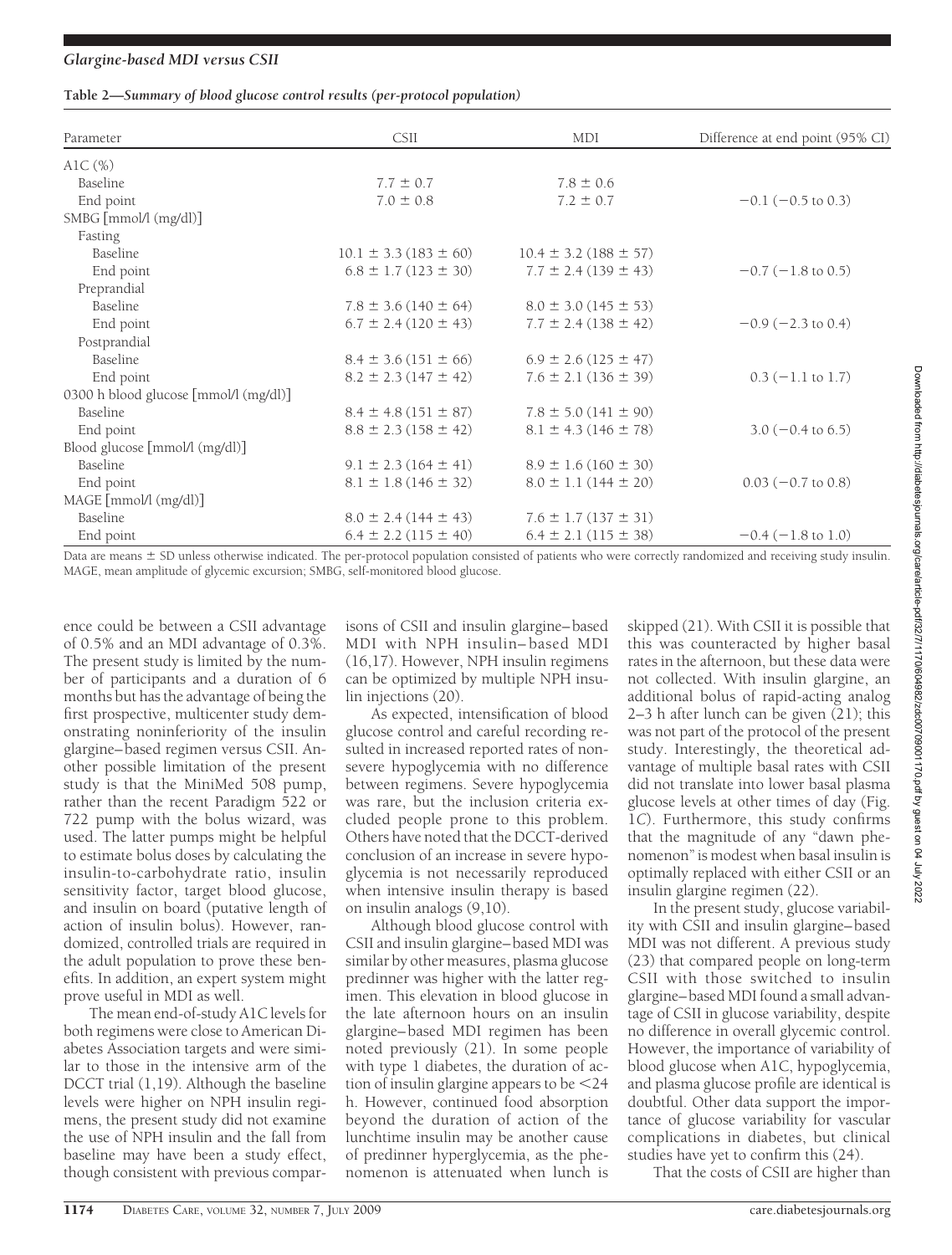those of MDI is perhaps obvious given the costs of pumps and infusion sets. There will also be a small saving in any market where insulin glargine is more expensive than insulin lispro. In economic terms, with similar efficacy but higher costs, CSII is "dominated" by MDI. The National Institute for Health and Clinical Excellence (U.K.) calculated a higher cost in the order of  $\epsilon$ 1,392 to  $\epsilon$ 1,772 per year, compatible with our results (25).

The present study adds to previous observations (14,15,17) of the noninferiority of insulin glargine–based MDI versus CSII in different study designs. A similar conclusion to ours was recently reported (23) in a study in which people with type 1 diabetes were transferred from long-term CSII initiated primarily in the NPH insulin era to insulin glargine– based MDI. Thus, it is likely that the majority of people with type 1 diabetes who started CSII in the NPH insulin era did so due to the poor performance of basal NPH insulin. Similarly, it is likely that the majority of these people might today switch to MDI based on insulin glargine with no deterioration of blood glucose control (23).

While the conclusions of the present study establish noninferiority of insulin glargine–based MDI against CSII in unselected (except for study purposes) people with type 1 diabetes, they cannot be applied to "selected" people with type 1 diabetes who may have special indications to CSII, such as long duration of disease with low insulin requirements or hypoglycemia unawareness with frequent, severe hypoglycemia on longacting insulin analog–based MDI (6). Additional studies are required in these groups of selected people with type 1 diabetes to establish the possible equivalence or otherwise of insulin glargine– based MDI against CSII with regard to glycemic control and the incidence and awareness of hypoglycemia.

**Acknowledgments**— Various authors, on behalf of themselves or the institutions in which they are involved, have received funds from sanofi-aventis for research, lecturing/ educational, advisory, or health development activities. G.B.B. has received honoraria for scientific consulting and lecturing and financial research support from sanofi-aventis, Eli Lilly, Novo Nordisk, Medtronic, and Roche Diagnostics. P.D.H. does not take fees personally but has research/educational/project support from all major insulin manufacturers, including sanofi-aventis. R.T. was supported

through Newcastle University by sanofiaventis during the course of this study. The study was devised by G.B.B. and P.D.H. and supported by sanofi-aventis, the manufacturers of insulin glargine. Editorial support was provided by the global publications group of sanofi-aventis. No other potential conflicts of interest relevant to this article were reported.

We thank the people with type 1 diabetes who gave their time to this study.

# **APPENDIX**

List of investigators: France: S.G. and J.L.S.; Italy: G.B.B., Fabio Capani, E.T. and E.V.; U.K.: P.D.H., D.K. and R.T.

## **References**

- 1. The Diabetes Control and Complications Trial Research Group. The effect of intensive treatment of diabetes on the development and progression of long-term complications in insulin-dependent diabetes mellitus. N Engl J Med 1993;329: 977–986
- 2. Owens DR, Zinman B, Bolli GB. Insulins today and beyond. Lancet 2001;358: 739–746
- 3. Pickup J, Mattock M, Kerry S. Glycaemic control with continuous subcutaneous insulin infusion compared with intensive insulin injections in patients with type 1 diabetes: meta-analysis of randomised controlled trials. BMJ 2002;324:705
- 4. Jeitler K, Horvath K, Berghold A, Gratzer TW, Neeser K, Pieber TR, Siebenhofer A. Continuous subcutaneous insulin infusion versus multiple daily insulin injections in patients with diabetes mellitus: systematic review and meta-analysis. Diabetologia 2008;51:941–951
- 5. Hoogma RP, Hammond PJ, Gomis R, Kerr D, Bruttomesso D, Bouter KP, Wiefels KJ, de la Calle H, Schweitzer DH, Pfohl M, Torlone E, Krinelke LG, Bolli GB. Comparison of the effects of continuous subcutaneous insulin infusion (CSII) and NPH-based multiple daily insulin injections (MDI) on glycaemic control and quality of life: results of the 5-nations trial. Diabet Med 2006;23:141–147
- 6. Pickup JC, Sutton AJ. Severe hypoglycaemia and glycaemic control in type 1 diabetes: meta-analysis of multiple daily insulin injections compared with continuous subcutaneous insulin infusion. Diabet Med 2008;25:765–774
- 7. Lepore M, Pampanelli S, Fanelli C, Porcellati F, Bartocci L, Di Vincenzo A, Cordoni C, Costa E, Brunetti P, Bolli GB. Pharmacokinetics and pharmacodynamics of subcutaneous injection of long-acting human insulin analog glargine, NPH insulin, and ultralente human insulin and continuous subcutaneous infusion of insulin lispro. Diabetes 2000;49:2142–2148
- 8. Porcellati F, Rossetti P, Busciantella NR,

Marzotti S, Lucidi P, Luzio S, Owens DR, Bolli GB, Fanelli CG. Comparison of pharmacokinetics and dynamics of the long-acting insulin analogs glargine and detemir at steady state in type 1 diabetes mellitus: a double-blind, randomized, cross-over study. Diabetes Care 2007;30: 2447–2452

- 9. Ashwell SG, Amiel SA, Bilous RW, Dashora U, Heller SR, Hepburn DA, Shutler SD, Stephens JW, Home PD. Improved glycaemic control with insulin glargine plus insulin lispro: a multicentre, randomized, cross-over trial in people with type 1 diabetes. Diabet Med 2006;23: 285–292
- 10. Porcellati F, Rossetti P, Pampanelli S, Fanelli CG, Torlone E, Scionti L, Perriello G, Bolli GB. Better long-term glycaemic control with the basal insulin glargine as compared with NPH in patients with type 1 diabetes mellitus given meal-time lispro insulin. Diabet Med 2004;21:1213–1220
- 11. Gerich J, Becker RH, Zhu R, Bolli GB. Fluctuation of serum basal insulin levels following single and multiple dosing of insulin glargine. Diabetes Technol Ther 2006;8:237–243
- 12. Heise T, Nosek L, Ronn BB, Endahl L, Heinemann L, Kapitza C, Draeger E. Lower within-subject variability of insulin detemir in comparison to NPH insulin and insulin glargine in people with type 1 diabetes. Diabetes 2004;53:1614–1620
- 13. Doyle EA, Weinzimer SA, Steffen AT, Ahern JA, Vincent M, Tamborlane WV. A randomized, prospective trial comparing the efficacy of continuous subcutaneous insulin infusion with multiple daily injections using insulin glargine. Diabetes Care 2004;27:1554–1558
- 14. Garg SK, Walker AJ, Hoff HK, D'Souza AO, Gottlieb PA, Chase HP. Glycemic parameters with multiple daily injections using insulin glargine versus insulin pump. Diabetes Technol Ther 2004;6: 9–15
- 15. Harmel AP, Mathur R. Similar A1C outcomes in type 1 diabetic patients undergoing intensive diabetes management with preprandial rapid-acting insulin and either CSII or glargine. Diabetes Care 2004;27:272–273
- 16. Hirsch IB, Bode BW, Garg S, Lane WS, Sussman A, Hu P, Santiago OM, Kolaczynski JW. Continuous subcutaneous insulin infusion (CSII) of insulin aspart versus multiple daily injection of insulin aspart/insulin glargine in type 1 diabetic patients previously treated with CSII. Diabetes Care 2005;28:533–538
- 17. Lepore G, Dodesini AR, Nosari I, Trevisan R. Both continuous subcutaneous insulin infusion and a multiple daily insulin injection regimen with glargine as basal insulin are equally better than traditional multiple daily insulin injection treatment. Diabetes Care 2003;26:1321–1322